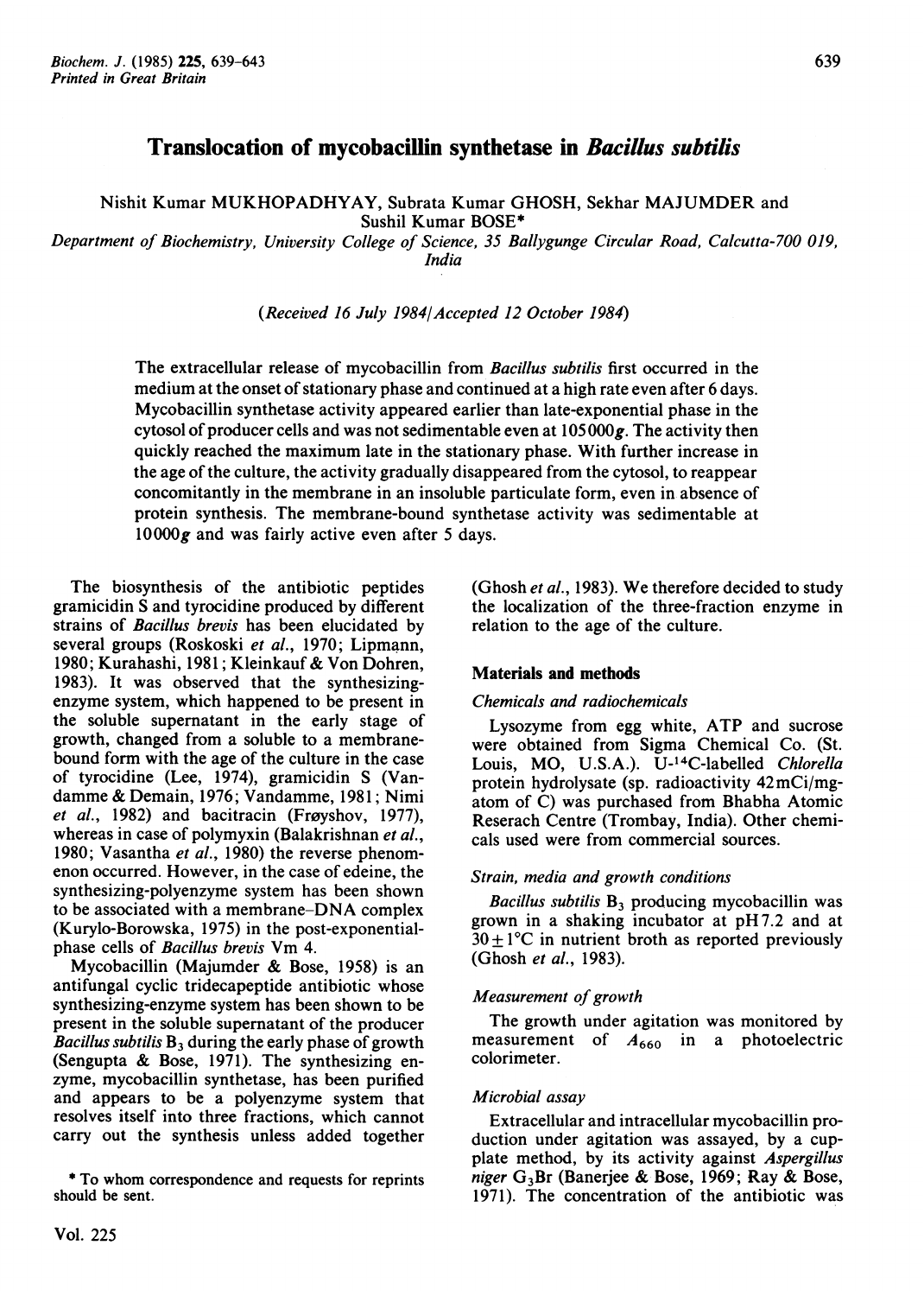determined from the standard curve of mycobacillin.

## Preparation and fractionation of sonic extract

A homogenized washed cell suspension of B. subtilis in 50mM-Tris/HCl buffer was sonicated (Mukhopadhyay et al., 1984). Portions of the sonicated extract were then separately centrifuged at lO OOOg for 30 min in a Sorvall RC-5B refrigerated Superspeed centrifuge and also at  $105000g$  for 90min in the ultracentrifuge below 5°C. The pellet and supernatant at each step were assayed for enzyme activity. For characterization, the  $10000g$ pellet as obtained from 80h-old cells was suspended 'in buffer and centrifuged first at  $3000g$  and then at  $10000g$  to give a heavy and a light pellet respectively. The light pellet was further fractionated by discontinuous  $20-60\frac{6}{6}$ -(w/v)-sucrose density-gradient centrifugation and its activity assayed at each step.

## Preparation of protoplasts

Protoplasts were prepared by the method of Sengupta & Bose (1971).

#### Assay of mycobacillin synthetase activity

The incubation mixture and the assay procedure was the same as described by Ghosh et al. (1983). The concentration of the enzyme and the period of incubation in the assay procedure were so adjusted as to maintain a linear relationship during the process. In practice, the specific activity of the soluble enzyme preparations was 405c.p.m./h per mg of protein, and the enzyme synthesized mycobacillin at enzyme-protein concentrations of 3 mg/ml for at least 120h, whereas at higher concentrations (4) and <sup>5</sup> mg/ml) a slight decline was observed after 90h; the pellet preparations had a specific activity of 320c.p.m./h per mg of protein and produced mycobacillin for at least 120h.

#### Protein determination

Protein was determined by the method of Lowry et al. (1951), with bovine serum albumin as standard.

## **Results**

### Kinetics of cellular growth, antibiotic production and synthetase activity in subcellular fractions

The extracellular mycobacillin production started at the onset of stationary phase (Fig. 1) and continued for 6 days or more, the peak value being attained at about 136h (stationary phase). The intracellular accumulation of mycobacillin occurred first at the lower limit of the assay,  $40 \mu g/ml$ , at late stationary phase, and continued during the observed period. Fig. <sup>1</sup> also shows that mycobacillin synthetase activity first appeared in the  $105000$ g supernatant at the late-exponential phase



Fig. 1. Correlation between cell growth, antibiotic production and mycobacillin synthetase activity The enzyme activity in the supernatant as well as in the pellet fraction was determined as described in the Materials and methods section. The age of the culture was varied as required. Incubation temperature and period were respectively 30°C and 90min. Key to symbols:  $\blacktriangle$ , Cell growth;  $\bigcirc$ , extracellular and  $\bigtriangleup$ , intracellular, mycobacillin activity;  $\blacksquare$ , 105000g-supernatant and  $\square$ , 10000g-pellet mycobacillin synthetase activity;  $\spadesuit$ , change in pH of fermentation medium.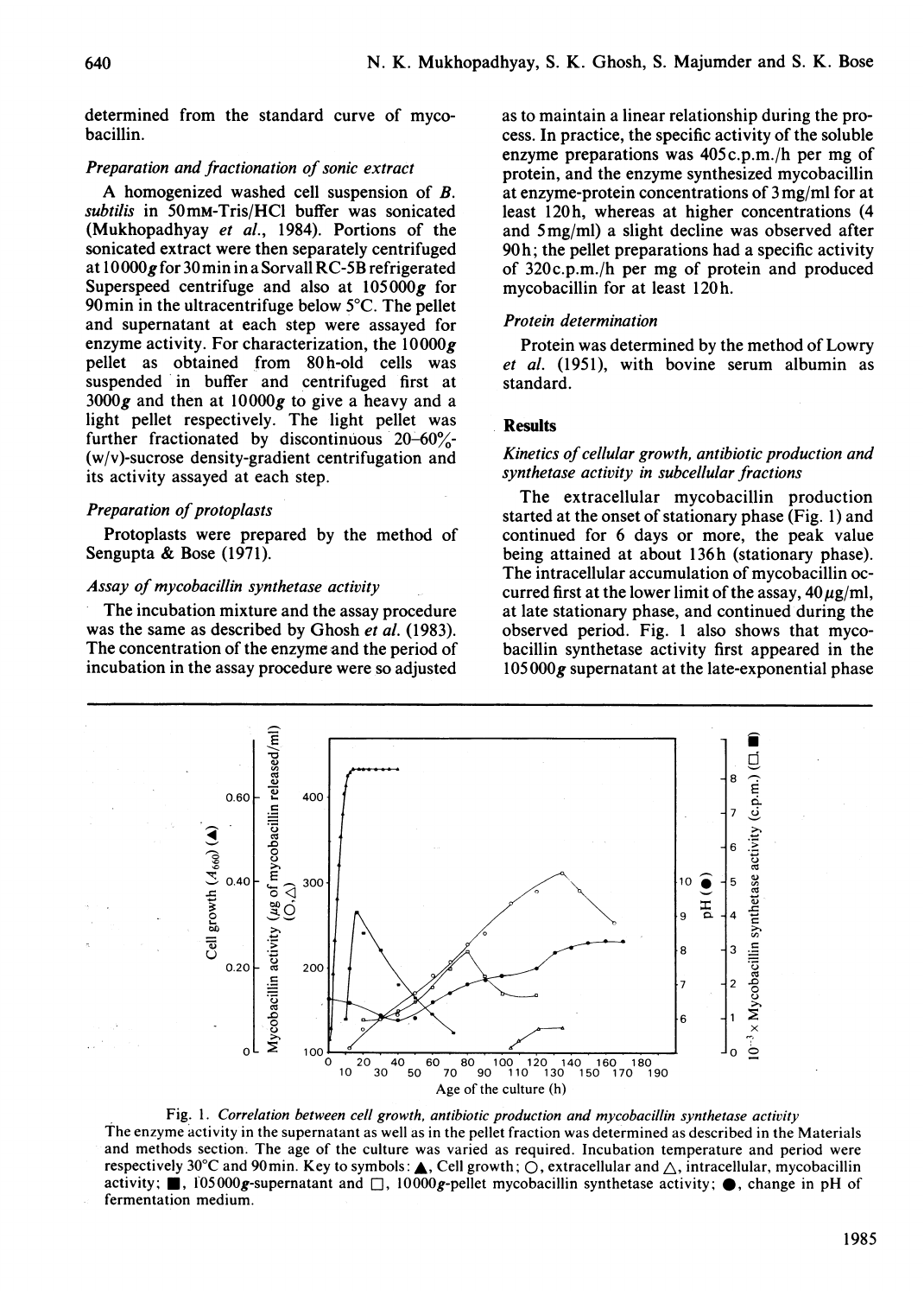of growth, increased abruptly and reached the maximum at the onset of stationary phase (16h). The activity then declined slowly to become almost zero at about 72h. The synthetase activity in the  $10000g$  pellet appeared first at about 20h, reached the maximum at about 80h and then slowly declined to attain, at I00h, 50% of its peak activity, which thereafter remained constant all through the observed period.

## Distribution of synthetase activity under conditions of inhibition of protein synthesis

Studies on the pattern of distribution of mycobacillin synthetase activity between the  $10000g$ supernatant and the pellet over a short period, namely 40-46h, when the activity was present in both the pellet and the supernatant (Table 1) and under conditions where protein synthesis was completely blocked by chloramphenicol, indicate that the total synthetase activity showed a slight downward trend over this period. However, whereas the activity in the pellet fraction increased continuously, that in the supernatant decreased during this period, even in the absence of any protein synthesis.

## Localization of the 10000g particulate synthetase activity of stationary-phase cells

Studies on the localization of the particulate enzyme obtained in the  $10000g$  pellet of sonicated stationary-phase cells indicate that the activity was absent from the heavy pellet  $(3000g)$  but present in the light one  $(10000g)$ . On further fractionation by sucrose-density-gradient centrifugation the activity in the light pellet resolved itself into three fractions. The major synthesizing activity was found to be associated with fractions sedimented at  $40\%$  (w/v) sucrose (Fig. 2), whereas a minor one was sedimented at  $20\%$  (w/v) sucrose. The heavy

Table 1. Effect of chloramphenicol on mycobacillin synthetase activity

Chloramphenicol (50 $\mu$ g/ml) was added to the growing culture (40h) at 30°C, which was further incubated with aeration. The cells of different age groups (200ml) were harvested and the protein concentration as well as the synthesizing activity were determined separately for the 10000g pellet and supernatant as described in the text.

Incorporation of 14C-labelled amino acid Age of the into mycobacillin (c.p.m.)

| culture<br>(h) | Supernatant | Pellet | Total |  |
|----------------|-------------|--------|-------|--|
| 40             | 2890        | 1150   | 9773  |  |
| 42             | 2700        | 1298   | 9242  |  |
| 44             | 2545        | 1430   | 8836  |  |
| 46             | 2304        | 1625   | 8281  |  |
|                |             |        |       |  |

precipitate sedimented at the bottom of the 60% (w/v) sucrose was devoid of any synthesizing activity.

## Characterization of particulate mycobacillin synthetase system

Mycobacillin synthetase activity of the unfractionated  $10000g$  pellet was decreased by  $13\%$  after lysozyme treatment (Table 2), whereas the fractions obtained from the sucrose density gradient possessed lysozyme-insensitive enzyme activity.

Table 2 further indicates that succinate dehydrogenase activity was present in the  $10000g$  pellet and in the fractions sedimented at  $40\%$  (w/v) sucrose, but was completely absent from the fractions sedimented at  $20\%$  (w/v) sucrose.

The particulate enzyme activity of the  $10000g$ light pellet and that of the fractions sedimented at  $40\%$  (w/v) sucrose was destroyed almost totally (75%) by treatment with sodium deoxycholate and sodium dodecyl sulphate (Table 2), and this loss of activity was linearly related to detergent concentration. The enzyme activity in the  $105000g$  supernatant of exponential-phase cells was unaffected by the treatment (result not shown).

## Site of membrane binding of particulate mycobacillin synthetase activity

The mycobacillin synthetase activity was determined not only in the supernatant from lysozyme-



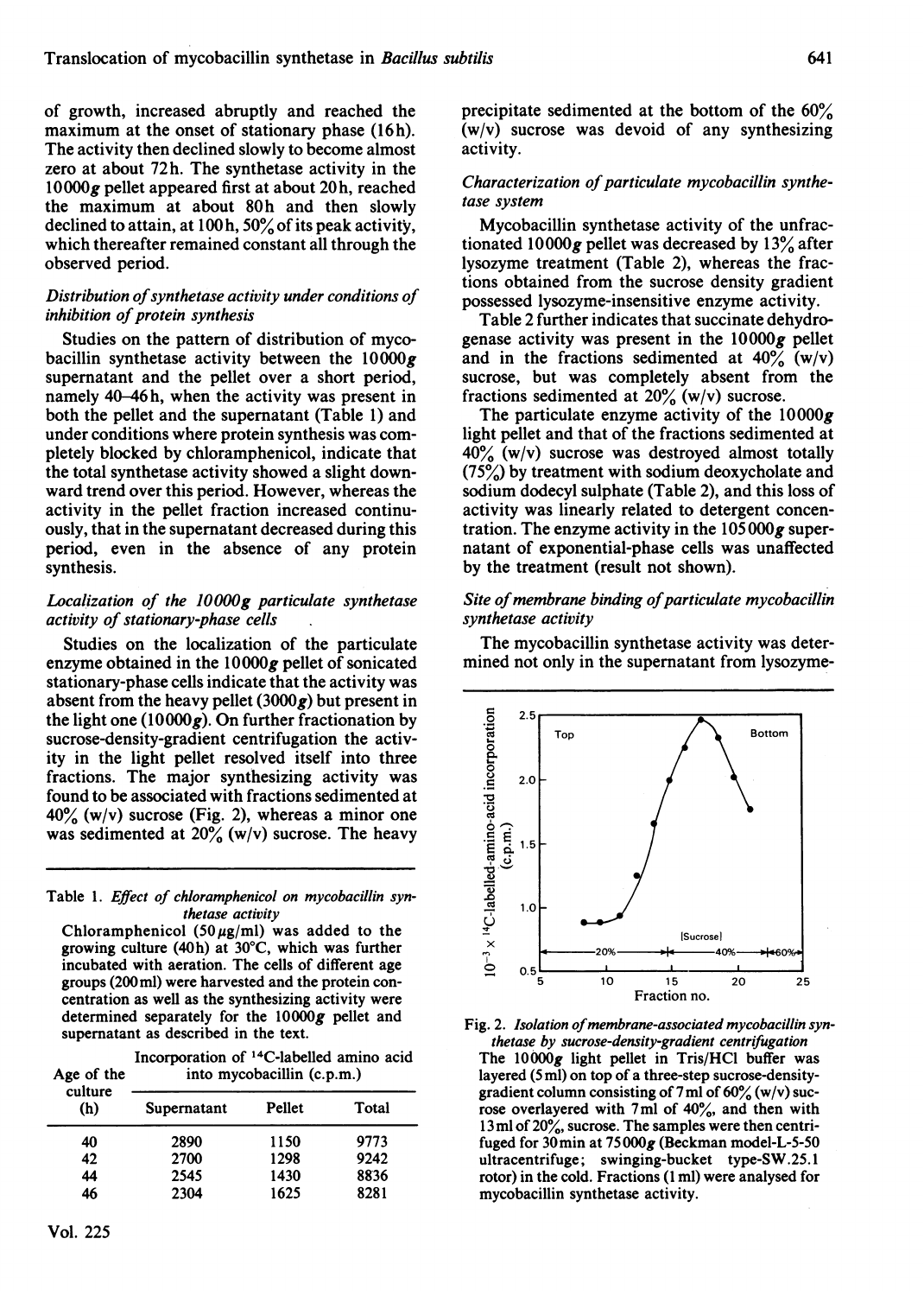Table 2. Nature of the JOOOOg particulate enzyme synthesizing mycobacillin

Different fractions were treated with lysozyme (1 mg/ml) for 10 min at 30 $^{\circ}$ C and centrifuged at 10000g in the cold. The supernatant from each fraction was taken for sugar detection by the anthrone reaction (Gilbert, 1957). The synthetase activity of each fraction before and after lysozyme treatment, expressed as c.p.m., was determined as described in the text. The presence of the enzyme succinate dehydrogenase in different fractions was assayed by the method of Slatter & Bonner (1952). The different fractions were treated with different concentrations of the detergents sodium deoxycholate (DOC) and sodium dodecyl sulphate (SDS) for 10min in the cold, washed twice in buffer and enzyme activity assayed. (For brevity, only the results for 1% detergent are shown.) The control was run with denatured protein.

| System                               | Lysozyme-<br>sensitivity | Succinate<br>dehydrogenase<br>activity | Effect of $1\%$<br>$(w/v)$ detergent<br>(c.p.m.) |            | Incorporation ability<br>(c.p.m.) |                        |
|--------------------------------------|--------------------------|----------------------------------------|--------------------------------------------------|------------|-----------------------------------|------------------------|
|                                      |                          |                                        | <b>DOC</b>                                       | <b>SDS</b> | Lysozyme-<br>treated              | Lysozyme-<br>untreated |
|                                      |                          |                                        |                                                  |            |                                   |                        |
| $10000g$ pellet<br>Enzyme system at: | ┿                        | $\div$                                 | 505                                              | 480        | 1657                              | 1925                   |
| $20\%$ (w/v) Sucrose                 |                          |                                        | 1088                                             | 1050       | 1068                              | 1105                   |
| $40\%$ (w/v) Sucrose                 |                          | ┿                                      | 450                                              | 430        | 2496                              | 2506                   |

treated cell suspension (40 h), but also in the intact protoplast and in the protoplast lysate, and showed that neither the supernatant nor the intact protoplast contain mycobacillin synthetase activity, which was present only in the protoplast lysate.

#### **Discussion**

In contrast with tyrothricin, which in the course of its production accumulated within cells of Bacillus brevis A.T.C.C. 8185, mycobacillin was rapidly released to the growth medium and only a negligible concentration was found within the cells of the producer at the late stage of growth. This situation was more or less similar to that of edeine A and B produced by Bacillus brevis Vm4.

The pattern of distribution of mycobacillin synthetase activity in different subcellular fractions indicate that all the three fractions of the three-fraction mycobacillin synthetase are present, firstly in a soluble form in the cytosol not sedimentable at  $105000g$  and secondly in a particulate form sedimentable at  $10000g$ , depending on the stages of growth of the producer cell. Interestingly, the increase in synthesizing activity in the particulate form is accompanied by a concomitant decrease in the activity of the soluble form of the enzyme complex with the age of the culture in the absence of protein (and so of mycobacillin synthetase) synthesis. This might be considered as a clear case for the translocation of all the three fractions of the enzyme complex from the cytosol to the particulate fraction with the age of the culture.

Characterization of the particulate enzyme seems to indicate its presence in the membrame, it being associated with the membrane marker enzyme succinate dehydrogenase and completely free from cell-wall components (as indicated by the absence of sugar after lysozyme treatment). This membrane-bound activity persisted up to the observed period of 120h, although at a gradually decreasing rate, in contrast with tyrocidine, whose membrane-bound synthetase enzyme activity disappeared soon after attachment.

There remains a question regarding the site of membrane binding of the particulate enzyme. To this end we sought the activity in the stilllysozyme-sensitive cells when the enzyme was present in both the soluble and the particulate form. The presence of the enzyme activity in the protoplast lysate and its absence from the intact protoplast or in the supernatant from lysozymetreated cell suspension might be taken to mean that the mycobacillin synthetase was not a periplasmic enzyme or attached to the exterior surface of the protoplast, but localized within the membrane itself. That the enzyme activity was intimately associated with the membrane was further supported by a 75% decrease in its activity after detergent treatment, which has no effect on the soluble form of the enzyme activity. However, the enzyme, like other peripheral membrane proteins, may not be bound very strongly to the membrane, being partly released during sucrose-density-gradient purification in the  $20\frac{\gamma}{\omega}$ -(w/v)-sucrose fraction, which did not contain any membrane marker enzyme.

Thus mycobacillin synthetase activity, which appears to be present in the cytosol of vegetative cells, becomes associated with the membrane of the producer cells in the stationary phase.